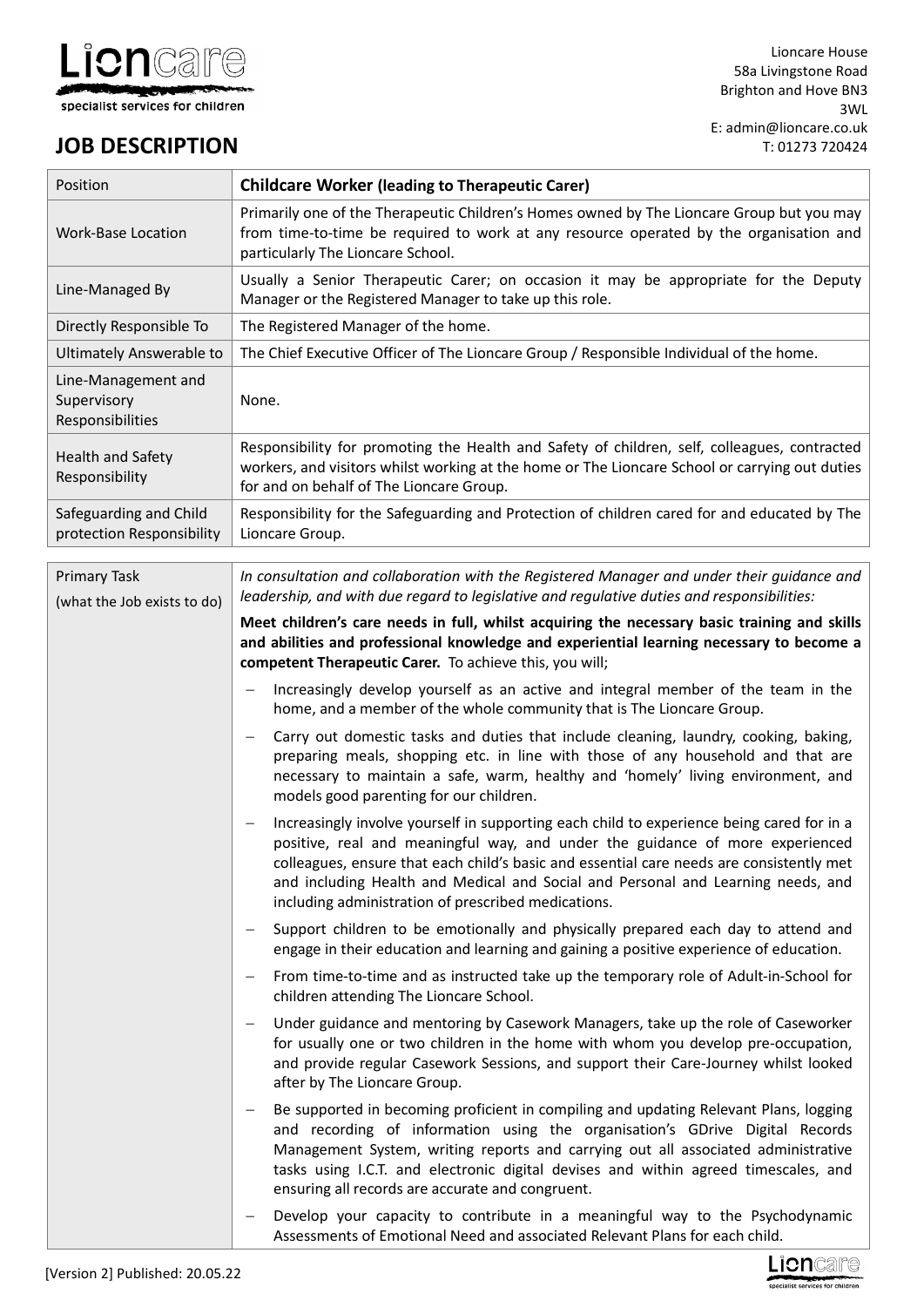|                               | Gain an understanding of the importance of setting and maintaining and reinforcing<br>appropriate boundaries, to provide a sense of emotional containment, safety, order<br>and belonging amongst all those living and working in the home. This may on occasion<br>and as a last resort necessitate the use of Restrictive Physical Intervention of a child for<br>which you will receive full and through training and ongoing support. |
|-------------------------------|-------------------------------------------------------------------------------------------------------------------------------------------------------------------------------------------------------------------------------------------------------------------------------------------------------------------------------------------------------------------------------------------------------------------------------------------|
|                               | Develop your belief in the value of a Group-Living environment as a beneficial tool and<br>a positive experience and gain a deeper understanding of the group living-and-learning<br>ethos of The Lioncare Group.                                                                                                                                                                                                                         |
|                               | Give the children in your care and your employing organisation an undertaking to<br>remain in post for a minimum of 12 months to avoid unnecessary disruption and upset<br>to the lives of the children in our care and where this remains in your control to do so.                                                                                                                                                                      |
| Safeguarding Statement        | The Lioncare Group puts the welfare of children and adults at the centre of all of its work.<br>Our Safer Recruitment policy and procedure is written with reference to Keeping Children<br>Safe in Education and outlines in full the measure taken to deter, reject, prevent and detect<br>those who might abuse children or who are unsuited to work with them.                                                                        |
| <b>Equality and Diversity</b> | The Directors and Shareholders of The Lioncare Group believe in and are committed to<br>promoting equality of opportunity and celebrating diversity in both the service it provides<br>and the employment of its workforce and expects all those employed or associated with The<br>Lioncare Group to promote this in their work and practice.                                                                                            |

**General Tasks and Responsibilities:** In accordance with the stated aims and practice approach of The Lioncare Group, the duties of all employees include:

- 1.1. Carry out tasks and responsibilities professionally at all times.
- 1.2. Work with integrity, honesty, and openness at all times.
- 1.3. Assist, support, and promote The Lioncare Group within the wider market place.
- 1.4. Work within and uphold and promote the stated aims, objectives, and therapeutic practice approach of The Lioncare Group and adhere to all published guidance, policies, and procedures.
- 1.5. Comply with current legislation, regulation, and guidance relating to the provision of quality children's social care in a Residential Children's Home and/or education and learning for children in an Independent SEMH School and with particular emphasis on The Children's Homes Regulations and Independent Schools Regulations, and Safeguarding Children and Child Protection duties and responsibilities.
- 1.6. Immediately alert the Registered Manager or other Manager of any concerns regarding inappropriate or unacceptable practice occurring within the home, the organisation or external agencies.
- 1.7. Liaise in a professional manner at all times, and promote effective working relationships and positive links with, clients, colleagues, and agencies working for and associated with the work of The Lioncare Group and its wider community.
- 1.8. Undertake delegated tasks and instructions from managers and others with appropriate authority, to a level of competence expected from the grade of the post.
- 1.9. Prepare for, attend, and engage in all child-centred meetings as necessary and appropriate and required, and include but are not limited to; Daily Group-Meetings, House-Meetings, Children's CLA Reviews, Education Meetings, Network Meetings, and P.A.E.N. Meetings etc.
- 1.10. Prepare for, attend, and fully engage in regular Team Meetings, Individual Supervision Sessions, Performance Reviews, and monthly Group Consultancy.
- 1.11. Exercise responsibilities under the Health and Safety at Work Act.
- 1.12. Implement and develop the Organisation's policy and practice of Equality and Diversity.
- 1.13. Engage in the process of informal resolution of problems and difficulties that may arise, always in the aim of maintaining a harmonious and collaborative working environment.
- 1.14. Undertake training and continuous professional development as required and necessary including self-study and research.
- 1.15. Adopt a flexible approach to working times in line with the particular demands of the organisation, including assisting in times of staff shortages, increased workload demands, and in emergency situations and unplanned

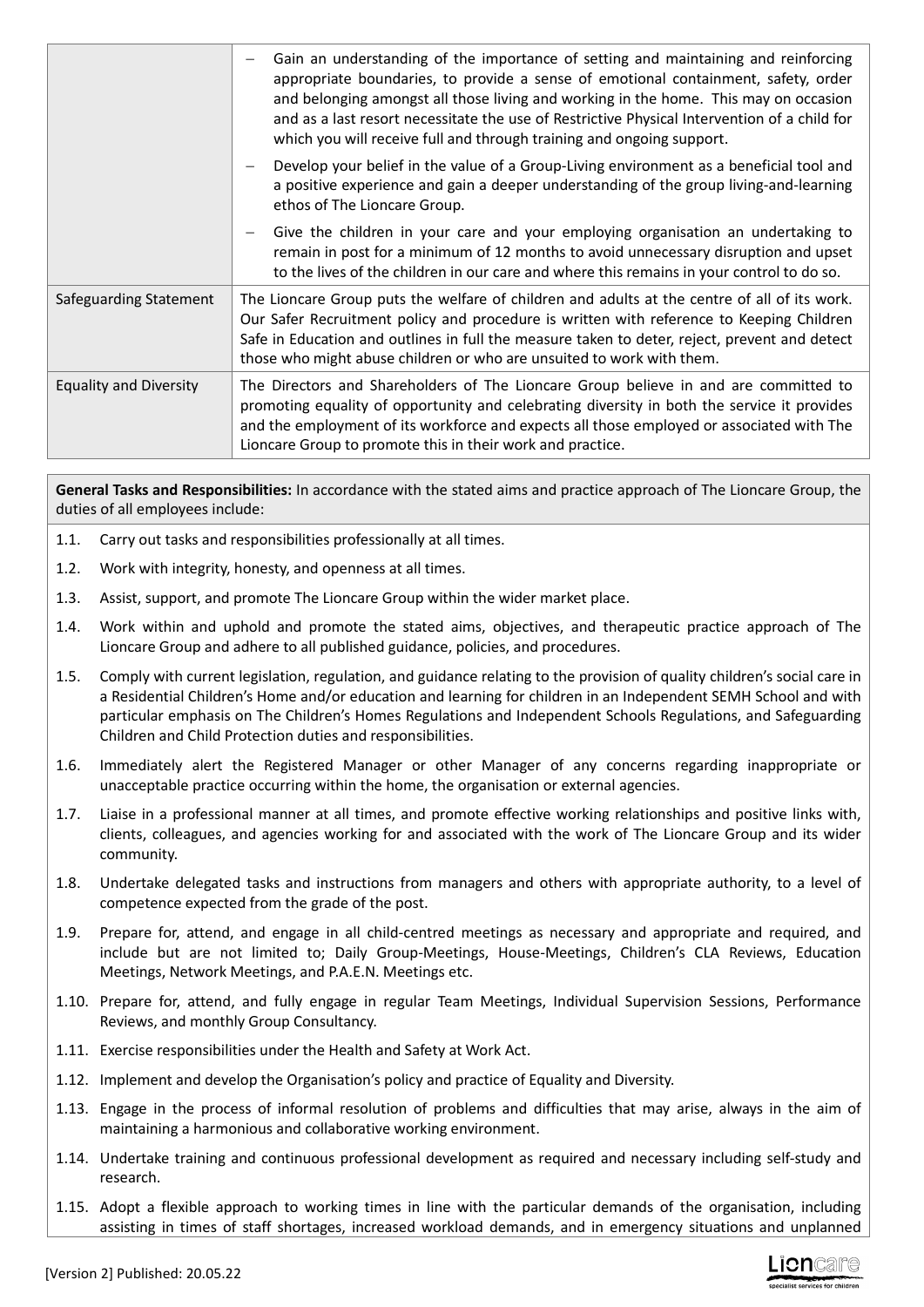situations.

### 1.16. Carry out other tasks as required and in accordance with the competence of the position.

**Specific Duties and Responsibilities:** In accordance with the stated aims and practice approach of The Lioncare Group, the key responsibilities and duties of Registered Manager include the following:

#### **2. Supporting the Company:**

- 2.1. Support at all times the Registered Manager in carrying out their duties and responsibilities in relation to the operation of the home.
- 2.2. Inform the Registered Manager and keep them updated of all issues requiring further attention and acting on these where appropriate or when directed to do so, and undertake delegated tasks and instructions from the Registered Manager to a level of competence expected from the grade of post.
- 2.3. Ensure positive links are maintained and improved between the home and all parts of The Lioncare Group and between the home and its neighbours and external agencies and professionals and members of the wider community and public in general.
- 2.4. Take responsibility for developing your understanding of the organisation's clear Therapeutic Community Model of Practice and assist others in ensuring it is consistently applied across all aspects of the home.
- 2.5. Promote a positive image of the home and of The Lioncare Group.
- 2.6. Provide the Registered Manager with constructive feedback on the Quality of Care provided by the home, and when instructed to do so by the Registered Manager, carry out tasks and actions that improve the Quality of Care provided by the home.

#### **3. Childcare Practice and Multi-Disciplinary Working:**

- 3.1. Understand the role you have taken up, and the boundaries and limits to this role
- 3.2. Understand the client group with whom you are working
- 3.3. Be a positive role model for the children in our care both within the home and when supporting them within the local community.
- 3.4. Actively involve yourself, and show genuine interest, in the various pursuits followed by the children both within the home and in school, and within the local and wider community.
- 3.5. Follow an agreed working roster based on a shift-work pattern and that includes morning and evening shifts and weekend working and occasional sleeping-in duties.
- 3.6. Conduct yourself in a way that generates, supports and maintains an open, honest and supportive atmosphere within the home in order to develop the growth and development of both adults and children.
- 3.7. Assist colleagues in ensuring there is sufficient and reliable provision for Play, Creativity and Activities within the home, both on a structured basis and informally, and including space and opportunities and provision for celebrations and festivities.
- 3.8. Encourage children to participate in communities and to take responsibility as citizens in their own right.
- 3.9. Facilitate and supervise appropriately child-centred physical play and recreational activities that have been organised for the children, and adapted to match children's levels of emotional integration and understanding and individual interests and aptitudes.
- 3.10. Under guidance, develop your capacity to use play and creativity in all their forms effectively to support improvement in children's self-esteem and sense of identity, and to enhance their learning about themselves and the world they live in.
- 3.11. Promote and reinforce positive behaviours through consistent and reliable use of the home's recognised and authorised reward-systems and reparations and restorative practice and (only where appropriate and agreed in consultation with more experienced colleagues) sanctions.
- 3.12. Engage with the children's families and relations respectfully and professionally and in ways that encourage them to be involved with and engaged in their child's lives and development, when permitted within the child's Care Plan and Placement Plan.
- 3.13. In consultation with more experienced colleagues, seek to empower the child's parent(s) through supporting them to develop their parenting skills, when possible and viable, and when permitted within the child's Care Plan and

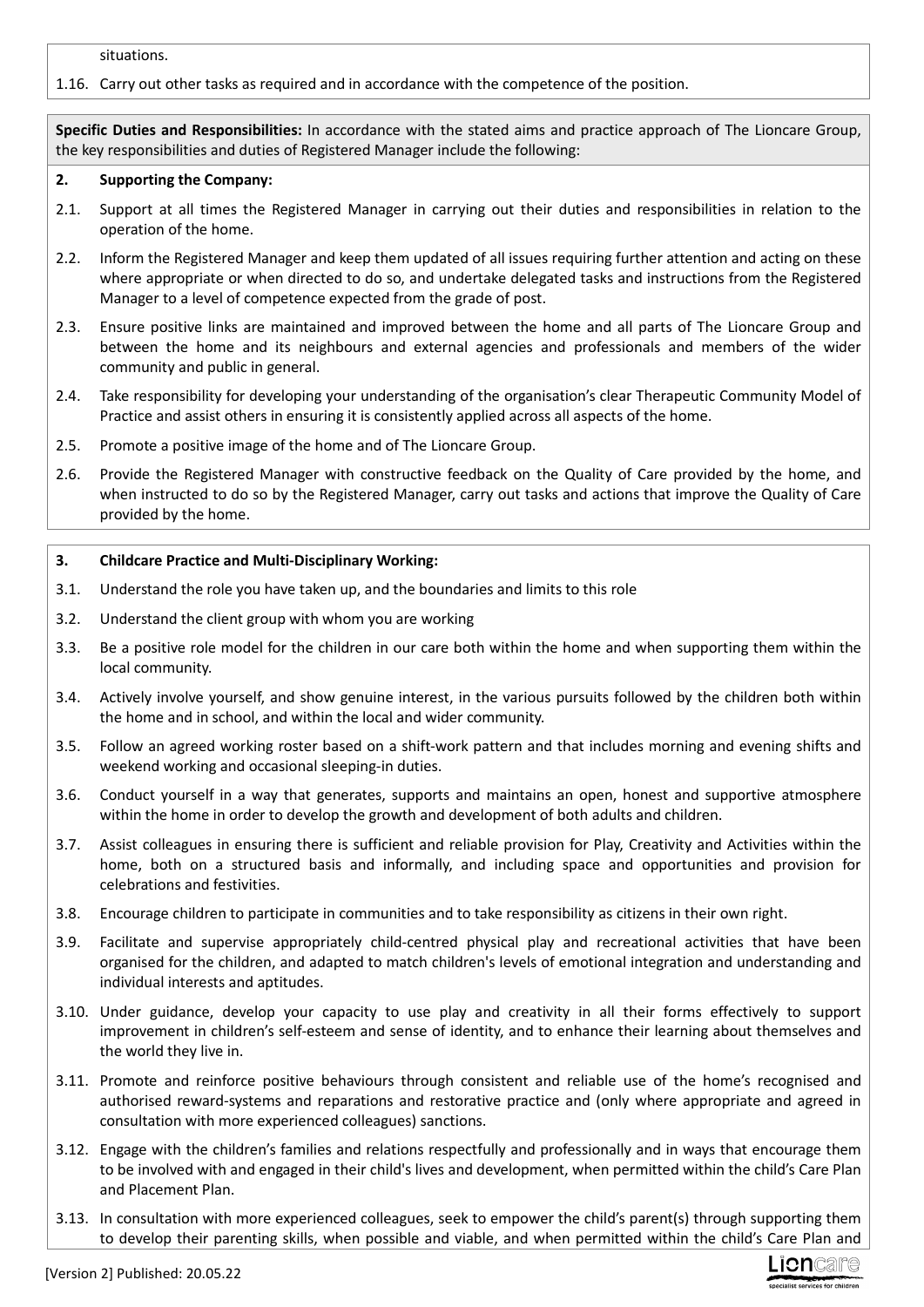Placement Plan.

- 3.14. Under guidance, assist colleagues in reliably and accurately communicating and sharing relevant and necessary information with Social Workers, Therapists, Independent Reviewing Officers, and other external agencies and professionals and including (when permitted within the child's Care Plan and Placement Plan) parents and members of the child's family.
- 3.15. Through experiential learning and more formal training and coaching routes, develop your understanding of adversity and trauma, their effects on children, and children's responses to them, and use this understanding to improve your own and others professional practice and the quality of the care you offer the children.
- 3.16. Develop positive and appropriate professional relationships with the children in your care, engage with them in a meaningful and genuine way, and empower them to express their views, wishes and feelings in matters affecting their care and welfare and their lives.
- 3.17. Actively seek feedback from colleagues to evaluate the quality of your professional relationship with children, and avoid the risk of promoting unhealthy relationships that are 'too deep' and that can, if allowed to propagate, lead to inappropriate and complicated attachments that may simply reinforce past damaging relationships.
- 3.18. Develop appropriate professional relationships with the children in your care that meet their needs in a conscious and planned way, and that enable the child to internalise an experience of close management, healthy preoccupation, being cared for, role modelling, and re-experiencing damaging relationships from the past in a better way in the present.
- 3.19. Take responsibility for your own professional development.
- 3.20. Explore the values, knowledge and skills of the children's social care profession and use these as a basis inform and develop your own professional practice.
- 3.21. Understand and accept that professional values and beliefs are not automatically the same as personal values and beliefs and that part of being a professional involves a recognition and resolution of this tension in professional situations.
- 3.22. Accept that you don't know what you don't know, and that others will know more than you, and this is OK.
- 3.23. Ask for help and advice from others to assist you in developing strategies and coping mechanisms that enable you to bear the unbearable.
- 3.24. Assist colleagues and other professionals in the task of guiding children through major transitions by following agreed Transition Plans, and including when the child joins the home and when they leave the home and other significant transitions such as a change of education placement.

# **4. Team Work and Collaboration:**

- 4.1. Attend and be an active participant in team meetings, and ensure you have read team meeting notes on the rare occasion you are unable to attend in person or virtually.
- 4.2. Ensure you have read the Independent Person's monthly reports setting out their findings and recommendations following their visit to the home.
- 4.3. Be mindful of and where possible and appropriate support the wellbeing of others with whom you work.
- 4.4. Use your team and colleagues and the wider organisation of The Lioncare Group to develop your knowledge and understanding needed to support evidence-based practice.
- 4.5. Be a willing participant in sharing your thoughts and ideas with others in the appropriate forums, and never assume others already know what you are thinking and feeling.
- 4.6. Know that you will be expected to speak in front of others in small and larger groups and meeting; ask for help and advice from others if this is not your area of strength.

### **5. Safeguarding and Risk Management:**

- 5.1. Support the safeguarding culture of the home and organisation whereby all members of the community of the home and the wider organisation of The Lioncare Group share responsibility and concern for the emotional and physical safety of each other.
- 5.2. Assist colleagues and the Registered Manager in the task of ensuring each child's specific safeguarding needs are met.

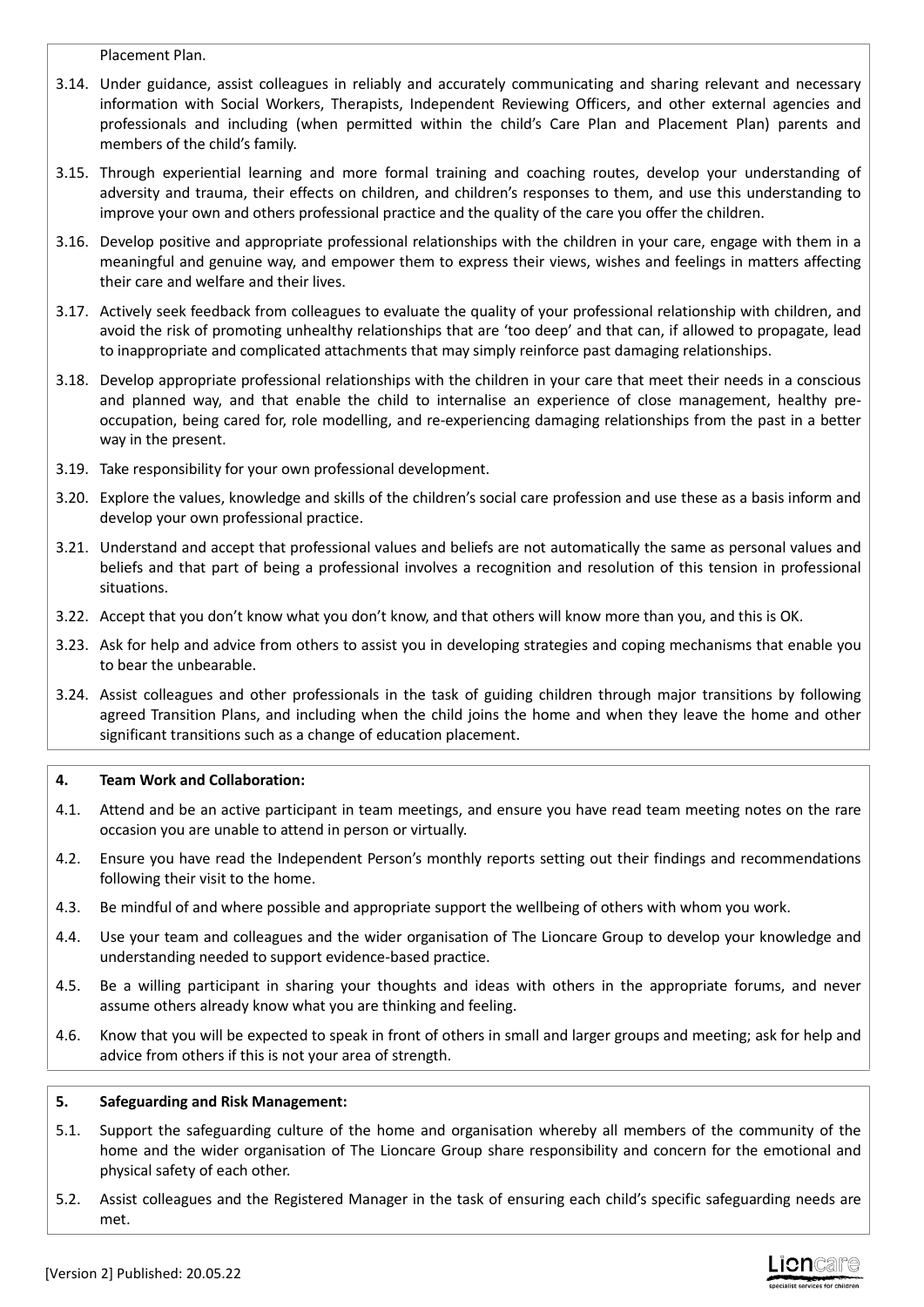- 5.3. Accept and act positively to changes in tasks in response to day-to-day changes and emergencies.
- 5.4. Strive to develop your practise to promote the safeguarding of individuals.
- 5.5. Comply with legislative, regulatory, registration and inspection requirements that support the safeguarding of individuals from harm or abuse and ensure others do the same.
- 5.6. Use all forums and tools available to grow your understanding of harm, abuse and safeguarding duty.
- 5.7. Strive to develop your practise to be able to balance positive outcomes for individuals with risk and safety.
- 5.8. Work in partnership and collaboration with others to manage risk to personal safety.
- 5.9. Assist colleagues in updating, monitoring and implementing fully Safeguarding Risk Profiles, Positive Behaviour Support Plans, and other Risk Management plans and procedures concerning the children in your care and for whom you share responsibility.
- 5.10. Remain vigilant and alert to situation that have potential to cause children and colleagues harm, and take personal responsibility for taking necessary action to reduce the risk of such a situation occurring before it occurs, and take personal responsibility for informing the Registered Manager and/or other senior managers without delay if or when such a situation does occur.

### **6. The Facilitating Environment (the buildings and surrounding area) and Health and Safety:**

- 6.1. Assist colleagues and the Registered Manager in the task of ensuring that the physical standard of the facilitating environment of the home is maintained at all times to a high standard.
- 6.2. Assist colleagues and the Registered Manager in the task of ensuring that the home provides a safe and appropriate environment in which children can grow and flourish, and in which colleagues and visitors can conduct their work.
- 6.3. Work in partnership and collaboration with colleagues to create and develop positive links between the local community and the home, enabling the children to participate fully in the life of the local community and to prevent unacceptable negative impact on the local community through the work of the home.
- 6.4. Establish, maintain and promote effective links with all relevant agencies statutory, voluntary and private as necessary to ensure day-to-day operational requirements of the home and of The Lioncare Group in general are met.
- 6.5. Assist the Registered Manager in monitoring and assessing the effectiveness of facilitating environment in supporting the therapeutic community approach of the home including any barriers identified.
- 6.6. Provide honest and accurate feedback for the annual Location Assessment Review of the home.
- 6.7. Take responsibility for your own wellbeing and be open and honest about your feelings in the work place.
- 6.8. Ask for help and advice from others to assist you in managing your own anxiety at those times when you face situations that may feel intensely stressful, and to develop your own strategies for remaining calm.
- 6.9. Seek support and advice from others to assist you in taking responsibility for managing your own personal resources and welfare (including physical and emotional health, time, personal commitment, and motivation) through effective and appropriate self-time management and personal organisation, use of support systems, and including taking ownership of own needs and requirements related to your role and seeking support and assistance from others in meeting these needs and resources.
- 6.10. Assist colleagues and the Registered Manager in the task of developing and improving Health and Safety practices in the home.
- 6.11. Comply with all health, safety and security policy and procedures and requirements.

### **7. Financial Matters:**

- 7.1. Accept personal responsibility for appropriately managing those aspects of finance in which you are involved as part of your normal day-to-day duties and tasks.
- 7.2. Always provide receipts for every purchases you make using the organisation's money and funds; this includes online purchases.
- 7.3. Make yourself familiar with how the homes petty cash system operates and ensure you follow stated procedures and that you can account for all expenditures made by you in the course of your duties in the home and on behalf

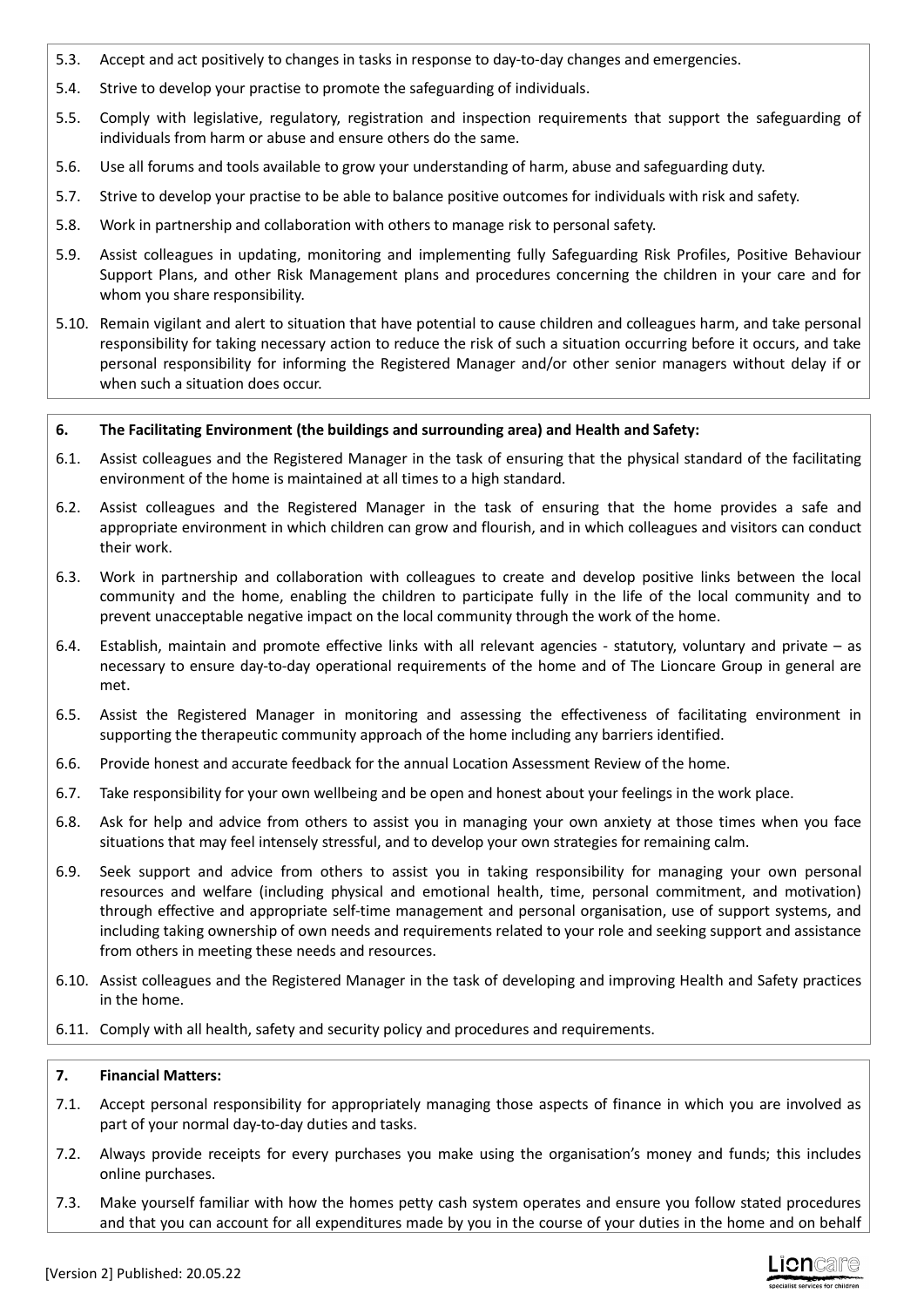of The Lioncare Group.

7.4. Alert and inform without delay the Registered Manager or a Senior Manager of any concern you have or hold in regards to suspected or known mismanagement or unauthorized use of the organisation's money and funds and/or children's own money and funds.

## **8. Becoming a Therapeutic Practitioner<sup>1</sup> :**

- 8.1. Explore with your colleagues their role as Therapeutic Carers, and the boundaries and limits to this role, to prepare you to take up this role following successful completion of your probationary period
- 8.2. Learn through observing more experienced colleagues how to carry out clinical observations and formulate a working hypothesis
- 8.3. Grow your capacity to acknowledge and use and maintain the boundaries of the Therapeutic Community in which you work
- 8.4. Ask questions so you can develop an understanding of Therapeutic Community methodologies and related theory
- 8.5. Learn how to adapt your own communication in a range of situations that match the needs and understanding of those with whom you are communicating
- 8.6. Gain a working understanding of the concept of Use of Self
- 8.7. Grow your capacity to work both reflectively and reflexively
- 8.8. Explore, through using support systems and Group Consultancy, your capacity to contain anxiety
- 8.9. Learn experientially the importance of the environmental setting and of the external environment
- 8.10. Grow your understanding of principles of organisational dynamics and how they are enacted in The Lioncare Group and between The Lioncare Group and other organisations
- 8.11. Develop your capacity to be a Participant Observer
- 6.12. Learn what is meant by the term 'The Primary Task of the home' and of The Lioncare Group, and explore the contribution you make to achieving The Primary Task

**Selection Specification:** The criteria below indicate qualities needed to do the job well. Candidates will be selected according to the extent to which they satisfy these criteria. Evidence of potential will also be considered. Most of the criteria must normally be met in order to qualify for selection.

# **Essential Criteria**

Knowledge and Experience

- Knowledge and a working understanding of good child care practice and healthy child development.
- Some insight into the needs of children living in the care system.
- Awareness of the task of an SEMH school or similar learning environment.
- Appreciation of the real difficulties faced and felt every-day by the children in our care.
- Experience of encouraging children to develop their full potential.
- Prior experience of working within a team of professionals.
- A reasonable standard of education and general knowledge.
- Some awareness of theory and practice related to providing quality care and education for looked after children.
- Good written and oral communication skills, and able to record accurately, objectively, and with clarity.
- I.C.T. skills including Word, Excel, Email/Internet, competency in the use of electronic digital devises and equipment for recording and processing information, and able to operate basic I.C.T. appliances including telephone system, scanners, and photocopiers
- Understanding the importance of confidentiality, privacy, and discretion.
- Appreciation at some level of the stressful and emotionally and physically challenging nature of the task and role.
- Understanding of the importance of practicing Equality and Diversity and confronting discrimination.
- Understanding of the role of OFSTED in regulating children's residential care settings.



 $<sup>1</sup>$  For further detail and explanation, please refer to the Core Competencies as a Therapeutic Practitioner table at the end of this document</sup>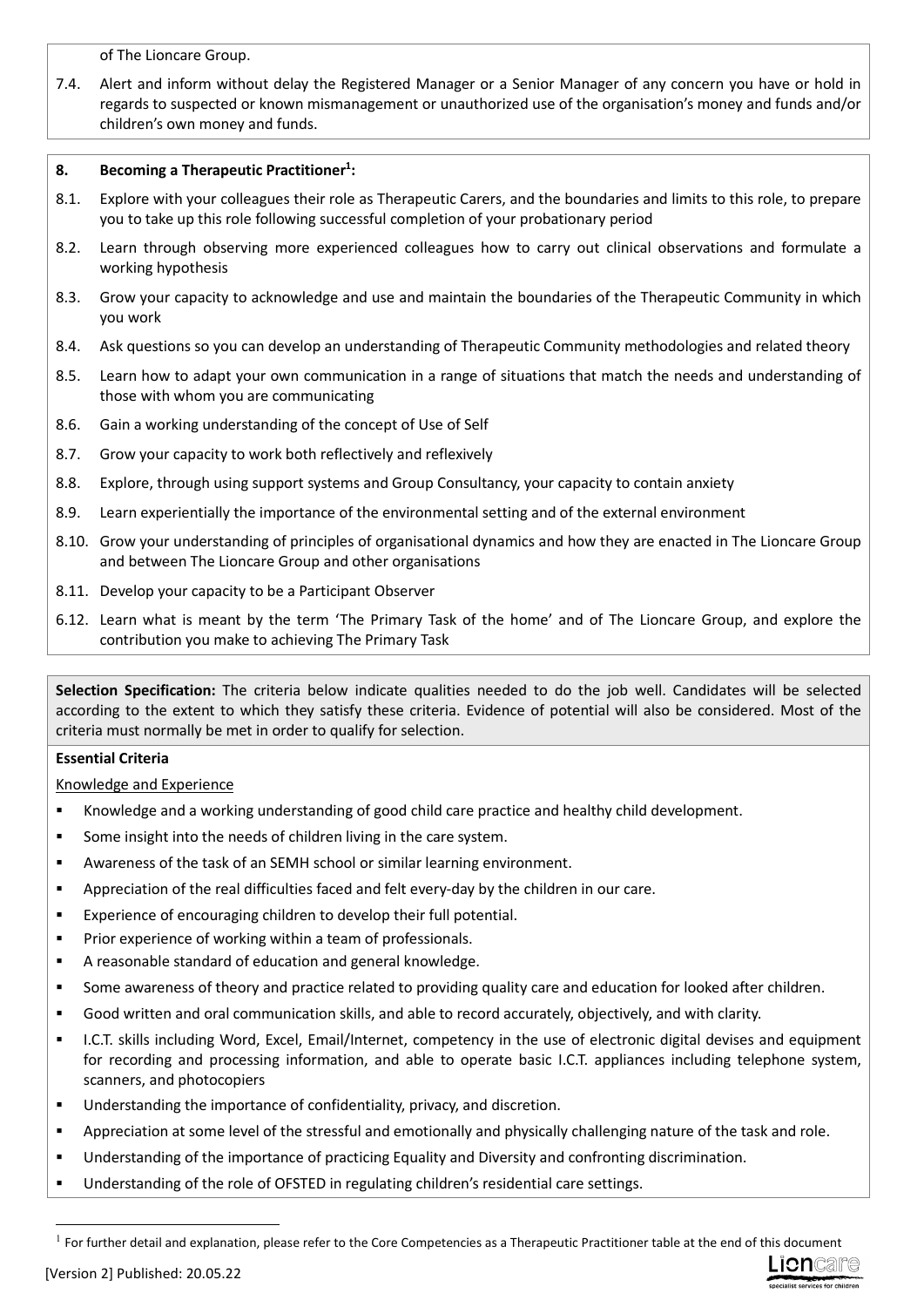### Skills and Abilities

- Ability to meet the needs of children with complex needs.
- Ability to work in a residential home for children with social, emotional, behavioural difficulties, trauma, and complex needs, and who can display quiet challenging and disturbing and on occasion aggressive and violent behaviours.
- Ability to work as part of a team.
- Ability to be assertive yet supportive, exercise sanctioned authority, have good interpersonal skills, and able to function as part of a wider team and organisation.
- Ability to take on board instruction, to use own initiative when appropriate, and accept personal authority and responsibility.
- Ability to receive formal practice-based supervision.
- Ability to effectively prioritise self and workload within agreed timescales.
- Good organisational skills.
- Able to work under pressure.
- Ability to relate to and communicate with difficult to reach children.
- Ability to relate to and communicate effectively with colleagues, and teachers and others in education roles, and other professionals and encourage their collaborative participation in the work of The Lioncare Group.

### Personal Qualities

- Honesty
- Openness
- Integrity
- Eagerness and commitment to developing self towards achieving a position as a Therapeutic Carer
- Potential to be reflective and be a reflective practitioner
- Organised
- **-** Confidence
- Mentally and physically fit for the purposes of the work you are to perform
- Able to manage self and others in unfamiliar situations
- Robust and resilient
- Flexible and adaptable to changing situations and demands including working flexible hours when necessary
- Capable of both thinking and doing
- Belief in the value of difficult to reach children
- Commitment to training and self-development

### **Desired Criteria**

- Some experience of working in a residential setting for children.
- Understanding of cost awareness and efficiency.
- Relevant qualification at level 3 or above in child care / child development, or a related relevant subject.
- Self-aware, confident, motivated, sense of humour, creativity, conscientious work-ethic.
- Full clean driving licence

### **Statement of Variation**

This job description sets out the details of the post at the time it was drawn up. These details may vary without changing the general character of the duties or level of responsibility entailed. Such variation cannot itself justify reconsideration of the grading of the post.